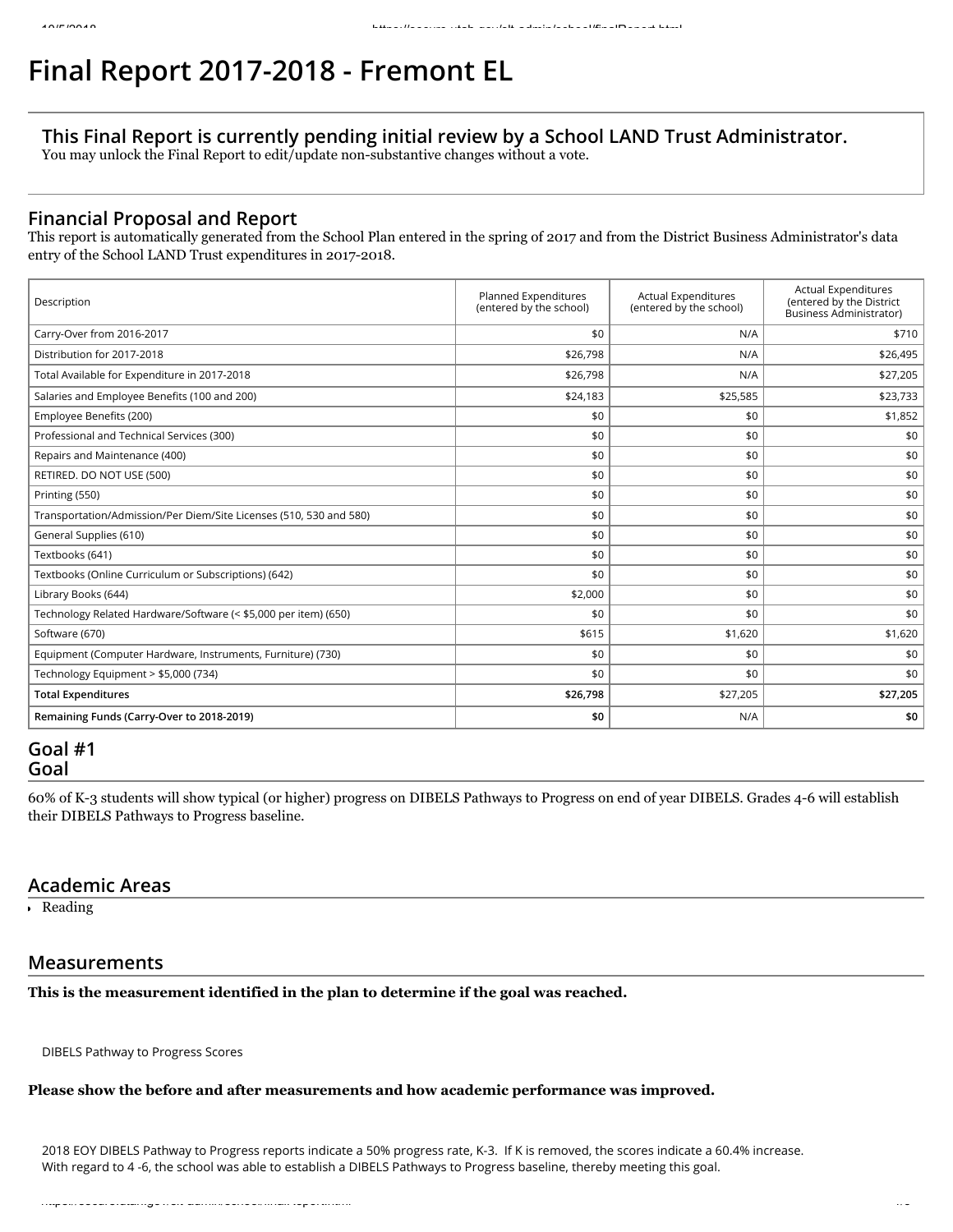## **Action Plan Steps**

## **This is the Action Plan Steps identified in the plan to reach the goal.**

Fremont will use LAND Trust funds to employ classroom tutors allowing for small group reading instruction/interventions. Fremont will also use LAND Trust funds to buy additional children s books for the library. In addition, Fremont will use other funds to acquire the DIBELS Pathway to Progress component for 4-6th grades.

#### **Please explain how the action plan was implemented to reach this goal.**

Fremont will used LAND Trust funds to employ classroom tutors which allowed for small group reading instruction/interventions. Fremont was not able to use LAND Trust funds to buy additional children's books for the library because of a lack of anticipated funding. Library books were purchased as planned, however, just not from LAND Trust funds. Fremont used other funds (Title I) combined with LAND Trust fund to acquire the DIBELS Pathway to Progress component for 4-6th grades.

All of these goals were met.

## **Expenditures**

| Category                                     | Description           | <b>Estimated Cost</b> | <b>Actual Cost</b> | Actual Use                                              |
|----------------------------------------------|-----------------------|-----------------------|--------------------|---------------------------------------------------------|
| Salaries and Employee Benefits (100 and 200) | For 5 trained tutors  | \$24,183              | \$25,585           | As Described                                            |
| Library Books (644)                          | Increase collections  | \$2,000               | \$0                | None purchased from LAND Trust budgets                  |
| Software (670)                               | mCLASS for grades 4-6 | \$615                 | \$1,620            | As described, but the cost was higher than anticipated. |
|                                              | Total:                | \$26,798              | \$27.205           |                                                         |

## **Increased Distribution (and Unplanned Expenditures)**

#### **The school plan describes how additional funds exceeding the estimated distribution would be spent. This is the description.**

If we have more money allotted than planned than plan to supplement tutor salaries to provide additional instructional support time to students.

#### **Description of how any additional funds exceeding the estimated distribution were actually spent.**

As described

## **Publicity**

#### **The following items are the proposed methods of how the Plan would be publicized to the community:**

Letters to policy makers and/or administrators of trust lands and trust funds.

School website

#### **The school plan was actually publicized to the community in the following way(s):**

- Letters to policy makers and/or administrators of trust lands and trust funds.
- School website

## **Policy Makers**

The school community council has communicated with the following policy makers about the School LAND Trust Program. Communication with Policy makers is encouraged and recommended. It is not required.